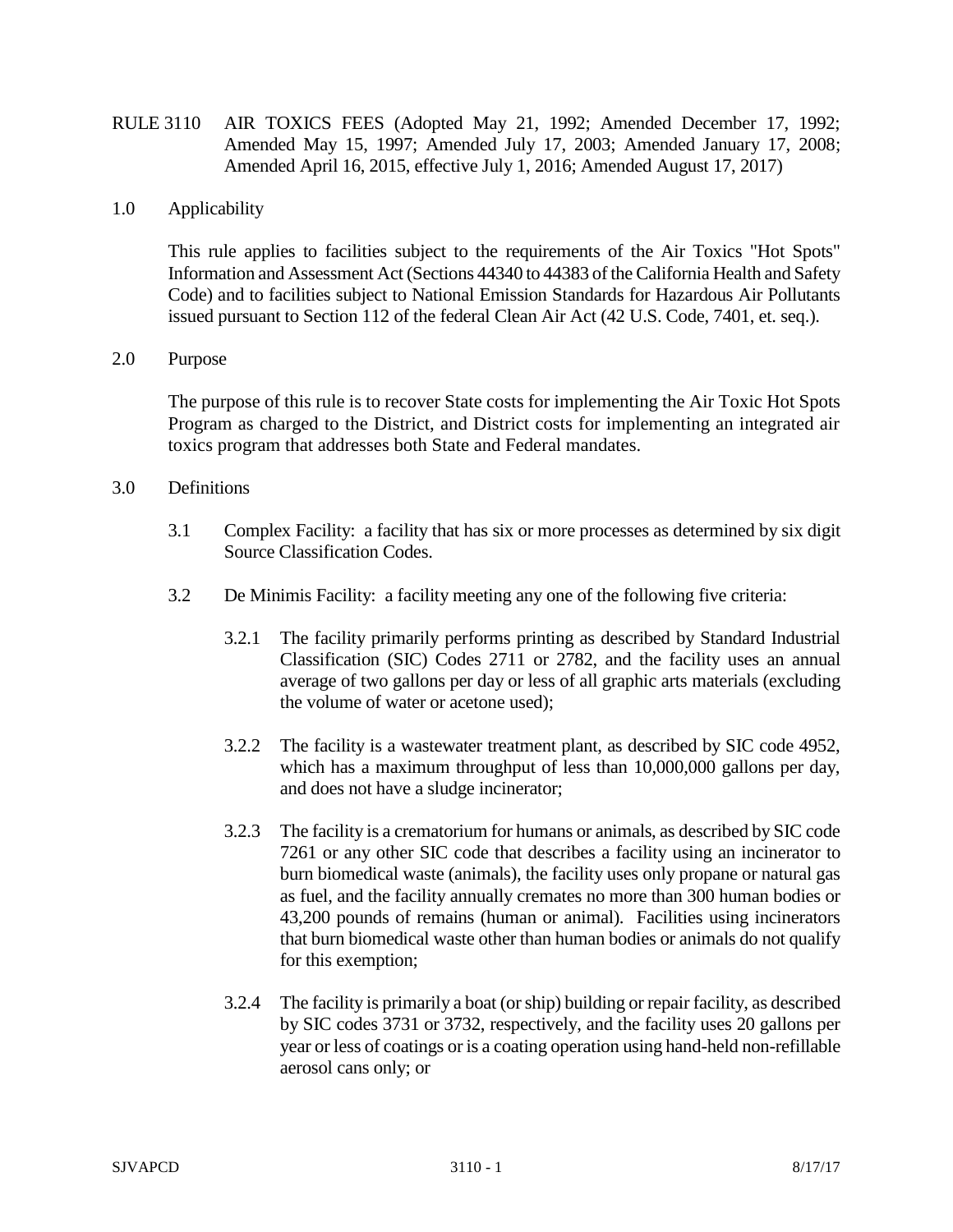- 3.2.5 The facility is a hospital or veterinary clinic building that is in compliance with the control requirements specified in the Ethylene Oxide Control Measure for Sterilizers and Aerators, section 93108 of Title 17, California Code of Regulations, and has an annual usage of ethylene oxide of less than 100 pounds per year if it is housed in a single story building, or has an annual usage of 600 pounds per year if it is housed in a multi-story building.
- 3.3 Facility: a stationary source as defined in Rule 2201 (New and Modified Stationary Source Review Rule).
- 3.4 High Priority Facility: except for Intermediate Risk Facilities and High Risk Facilities, any facility that, based on their most recent Toxic Emission Inventory Report approved and prioritized by the District in accordance with Section 44360(a) of the California Health and Safety code, has been prioritized by the District with a score greater than 10.0. This fee category does not apply to Industrywide Survey Facilities.
- 3.5 High Risk Facility: a facility that has had its health risk assessment approved by the District in accordance with California Health and Safety Code Section 44362 and whose risk assessment results show a total potential cancer risk, summed across all pathways of exposure and all compounds, of greater than or equal to 10.0 in a million or a total hazard index of greater than 1.0. This category does not apply to Industrywide Survey Facilities.
- 3.6 Industrywide Survey Facility: a facility that qualifies to be included in an industrywide emission inventory prepared by the District pursuant to California Health and Safety Code Section 44323, but is not an Intermediate Priority Facility.
- 3.7 Intermediate Priority Facility: a facility that has been prioritized by the District with a score of greater than 1.0 and less than or equal to 10.0 based on the most recent Toxic Emission Inventory Report for the facility approved and prioritized by the District.
- 3.8 Intermediate Risk Facility: a facility that has had its health risk assessment approved by the District in accordance with California Health and Safety Code Section 44362 and whose risk assessment results show a total potential cancer risk, summed across all pathways of exposure and all compounds, of greater than or equal to 1.0 in a million and less than 10.0 in a million, or a total hazard index of greater than or equal to 0.1 and less than or equal to 1.0. This category does not apply to Industrywide Survey Facilities.
- 3.9 Low Priority Facility: a facility that, based on their most recent Toxic Emission Inventory Report approved and prioritized by the District in accordance with Section 44360(a) of the California Health and Safety code, has been prioritized by the District with a score less than or equal to 1.0.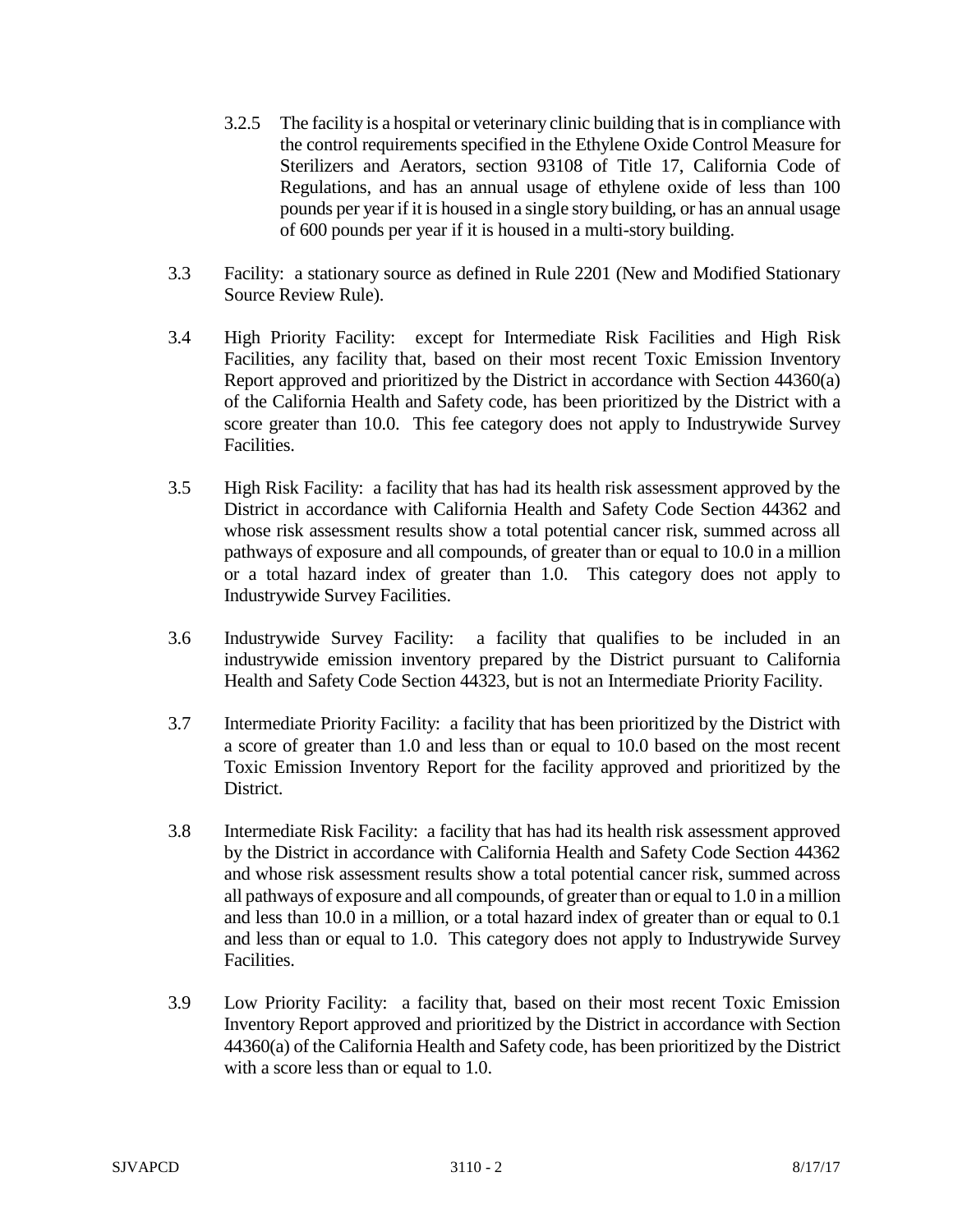- 3.10 Low Risk Facility: a facility that has had its health risk assessment approved by the District in accordance with California Health and Safety Code Section 44362 and whose risk assessment results show a total potential cancer risk, summed across all pathways of exposure and all compounds, of less than 1.0 in a million and a total hazard index of less than 0.1.
- 3.11 Major Facility: a facility that consists of one or more major sources of hazardous air pollutants, as defined in applicable National Emission Standards for Hazardous Air Pollutants (NESHAPS) issued pursuant to Section 112 of the federal Clean Air Act (42 U.S. Code, 7401, et. seq.).
- 3.12 Medium Facility: a facility that has three to five processes as determined by six digit Source Classification Codes.
- 3.13 Non-Major Facility: a facility that is not a Major facility.
- 3.14 Simple Facility: a facility that has one or two processes as determined by six digit Source Classification Codes.
- 3.15 Small Business: a facility that is independently owned and operated and has met all of the following criteria in the preceding year: 1) the facility has 10 or fewer employees; 2) the facility's gross receipts are less than \$1,000,000; and 3) the total annual gross receipts of California operations the facility is part of are less than \$5,000,000.
- 3.16 Small Single Source Facility: a facility that qualifies to be included in a small single source inventory prepared by the District must meet all of the following criteria: 1) the facility has one process as determined by six digit Source Classification Code; 2) the facility releases less than 10 tons per year of each of total organic gases, particulate matter, nitrogen oxides, and sulfur oxides; 3) the facility is not an Industrywide Survey Facility; 4) the facility is subject to District permitting requirements and can be assessed through the annual emissions inventory system; and 5) the District has prepared an applicable screening assessment method for the Small Single Source Facility class.
- 3.17 Source Classification Codes: number codes created by the United States Environmental Protection Agency used to identify processes associated with sources that contribute emissions to the atmosphere.
- 3.18 Unprioritized Facility: a facility that has not been prioritized by the District in accordance with California Health and Safety Code Section 44360 (a).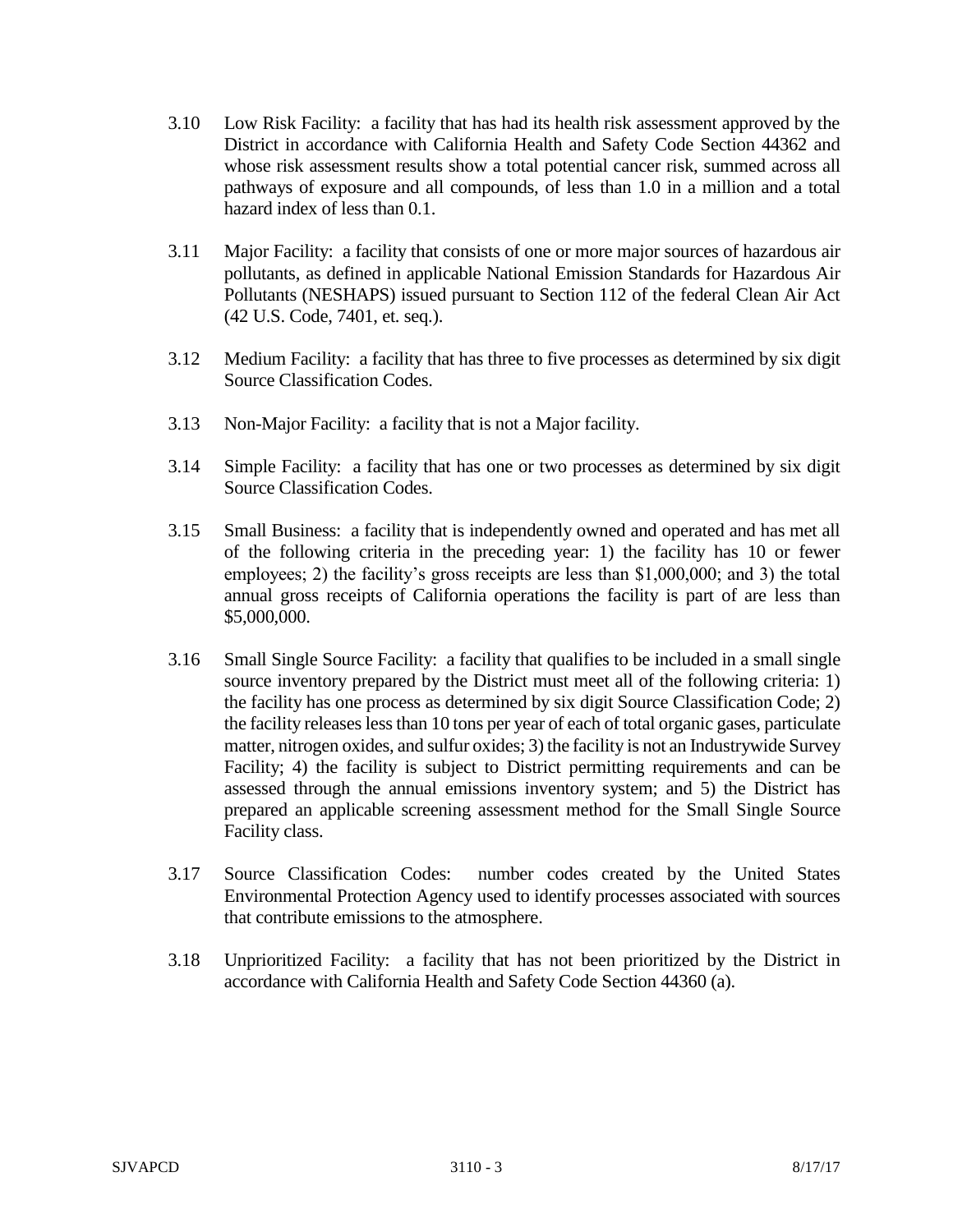## 4.0 Exemptions

- 4.1 Low Priority, Low Risk, and De Minimis Facilities shall be exempt from the fee requirements of sections 6.1 and 6.2 of this rule.
- 4.2 Intermediate Priority Facilities shall be exempt from the annual District air toxic fee requirements of section 6.1.
- 5.0 Small Business Fee Cap

The total annual air toxic fees, including District and State fees from sections 6.0 and 7.0 of this rule, charged for Small Businesses shall be limited by a Small Business fee cap. The maximum annual air toxic fee that a Small Business, as defined in section 3.14 of this rule, shall pay is \$300.

- 6.0 District Air Toxic Fees
	- 6.1 Owners and/or operators of facilities, except for Intermediate Priority Facilities, shall pay an annual fee based on their facility status on the first day of the fiscal year, according to the following schedule:

| <b>Facility Status</b>     | Simple  | Medium  | Complex |
|----------------------------|---------|---------|---------|
| <b>Industrywide Survey</b> | \$99    | \$99    | \$99    |
| <b>Small Single Source</b> | \$99    | \$99    | \$99    |
| <b>Small Businesses</b>    | \$300   | \$300   | \$300   |
| Unprioritized              | \$478   | \$1,264 | \$3,924 |
| <b>High Priority</b>       | \$1,213 | \$3,356 | \$6,153 |
| Intermediate Risk          | \$100   | \$200   | \$400   |
| <b>High Risk</b>           | \$3,356 | \$4,969 | \$8,021 |

- 6.2 Owners and/or operators of Intermediate Priority Facilities shall pay a fee of \$160 every four years during the fiscal year that their quadrennial update is due.
- 6.3 In addition to the applicable fees from section 6.1 or 6.2, owners and/or operators of facilities that, at any time during the fiscal year, are subject to National Emission Standards for Hazardous Air Pollutants (NESHAPS) issued pursuant to Section 112 of the federal Clean Air Act (42 U.S. Code, 7401, et. seq.) shall pay the following annual fee of \$129 for Non-Major Facilities or \$1,215 for Major Facilities.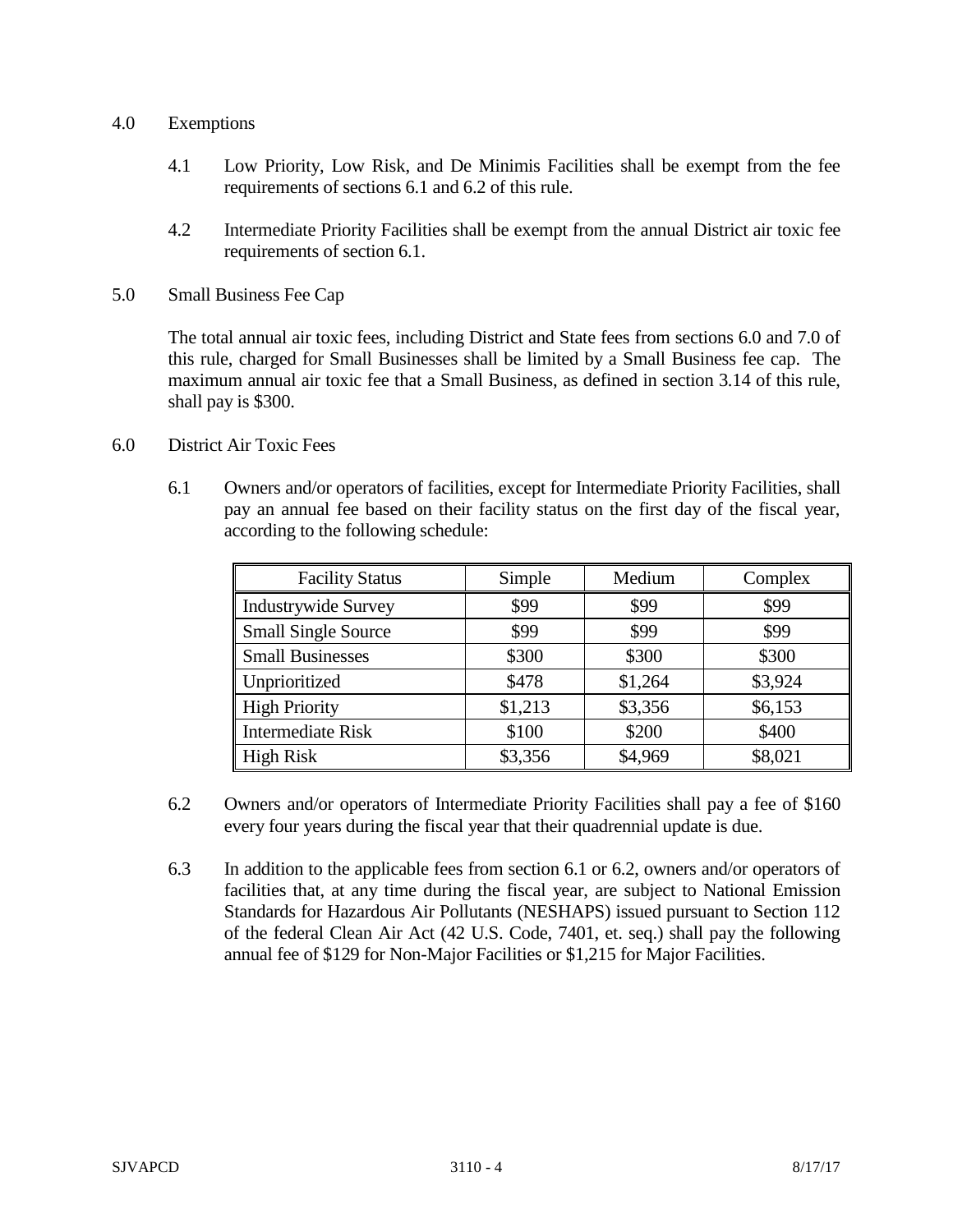- 7.0 State Air Toxic Fees
	- 7.1 State Air Toxic Hot Spots Fee

In addition to the District Air Toxic Fees described in Section 6.0 of this rule, owners and/or operators of facilities subject to the requirements of the State Air Toxics "Hot Spots" Information and Assessment Act (Sections 44340 to 44383 of the California Health and Safety Code) shall pay an annual fee equal to the State cost for the facility used in the development of the State's Amendments to the Air Toxic Hot Spots Fee Regulation for the fiscal year.

7.2 State Fees for Review of Risk Assessments

Owners and/or operators of facilities required to submit health risk assessments pursuant to Section 44360 of the State Health and Safety Code shall reimburse the District for the amount the District is charged by the State for review of facility risk assessments.

- 7.3 State Air Toxic Fees collected by the District shall be transmitted to the State in accordance with applicable provisions of Section 90705 of Title 17 of the California Code of Regulations.
- 8.0 Fee Notices and Late Fees
	- 8.1 Each year, the District shall provide invoices as notification to pay District and State air toxic fees, payable within 60 days of the invoice date.
	- 8.2 If all fees due have not been paid within 60 days of the invoice date, the fee shall be increased in accordance with the schedule provided in Rule 3010 Section 11.0 (Late Fees). Nonpayment of the increased fees within 90 days of the invoice date may result in suspension of the facility's Permit(s) to Operate.